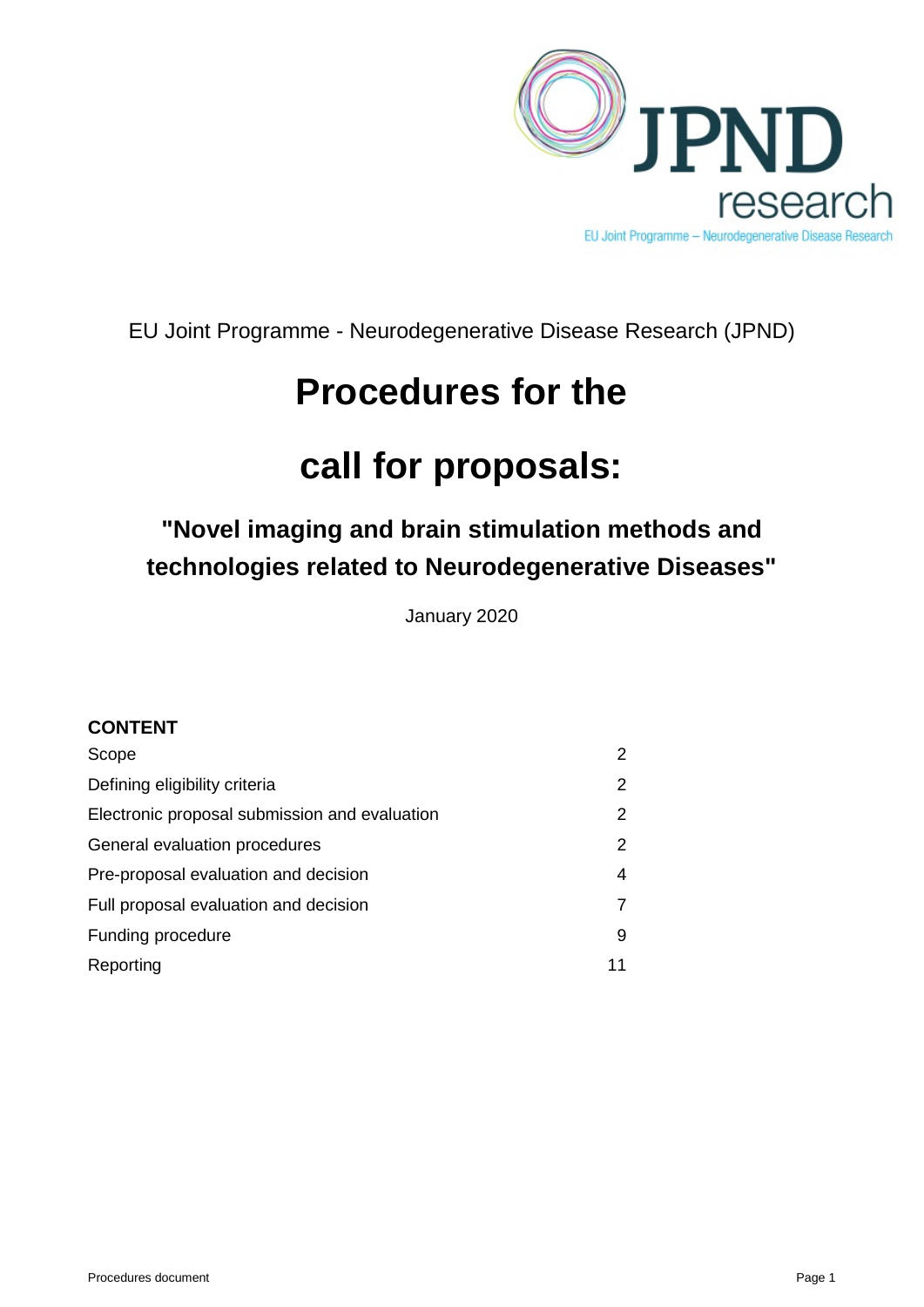# <span id="page-1-0"></span>**1. SCOPE**

This document represents a statement of intent from the funding organisations conducting this joint transnational call for proposals. It is for use by the funding organisations and for information of the applicants that apply to this call. It complements the information provided by the call text. The funding organisations agree to make every reasonable effort to implement the call as described below and to fund as many high-ranked proposals as possible.

# <span id="page-1-1"></span>**2. DEFINING ELIGIBILITY CRITERIA**

Joint eligibility criteria have been specified in the call text. The decision on those criteria has been made by the Call Steering Committee, which will also decide on the compliance of proposals to these criteria. An assessment of applications with regard to joint eligibility criteria will be done by the Joint Call Secretariat during the formal check (see sections 5.1 and 6.1).

In addition, specific eligibility criteria might apply for each funding organisation. The decision on those specific criteria and compliance to them is the individual matter of the respective funding organisation. An assessment of applications with regard to specific criteria will be done by each funding organisation during the eligibility check (see sections 5.1 and 6.1). Each funding organisation will provide a specific information sheet to be published together with the call text. The specific information sheet shall inform on specific eligibility criteria that will be applied by the respective funding organisation. In addition, each funding organisation will provide contact details to be published as part of the call text in order to individually advise applicants on all specific questions and criteria.

# <span id="page-1-2"></span>**3. ELECTRONIC PROPOSAL SUBMISSION AND EVALUATION**

For proposal submission by the applicants and proposal distribution among the funding organisations, the JPND electronic submission and evaluation system ("PT Outline", provided by the German JPND partner DLR Project Management Agency) will be used. Applicants will be able to register themselves to allow proposal submission. Call Steering Committee Members will be registered by the Joint Call Secretariat and the respective account will allow them to access all proposals.

The electronic submission and evaluation system will also be used to collect written statements from the Peer Review Panel members. Each reviewer will be registered and comprehensively informed by the Joint Call Secretariat. For each proposal, the reviewer will also have to declare on putative conflicts of interest (see section 4.2). The evaluation criteria and the scoring system will be further explained directly using the electronic submission and evaluation system, where reviewer statements and scores will be submitted. Each reviewer will be able to evaluate only those proposals assigned to him or her. The evaluations of the other involved reviewers will not be visible to them until the written evaluation stages (see sections 5.4 and 6.3) have been completed.

# <span id="page-1-3"></span>**4. GENERAL EVALUATION PROCEDURES**

# **4.1 Peer Review**

The selection of reviewers is not restricted to countries participating in JPND, on the contrary international membership will be actively sought. Reviewers are not allowed to apply for this call and do not represent the funding organisations. They are appointed for their own scientific expertise and their evaluations must be based on the evaluation criteria for this call. A balance of gender and national representation will be sought.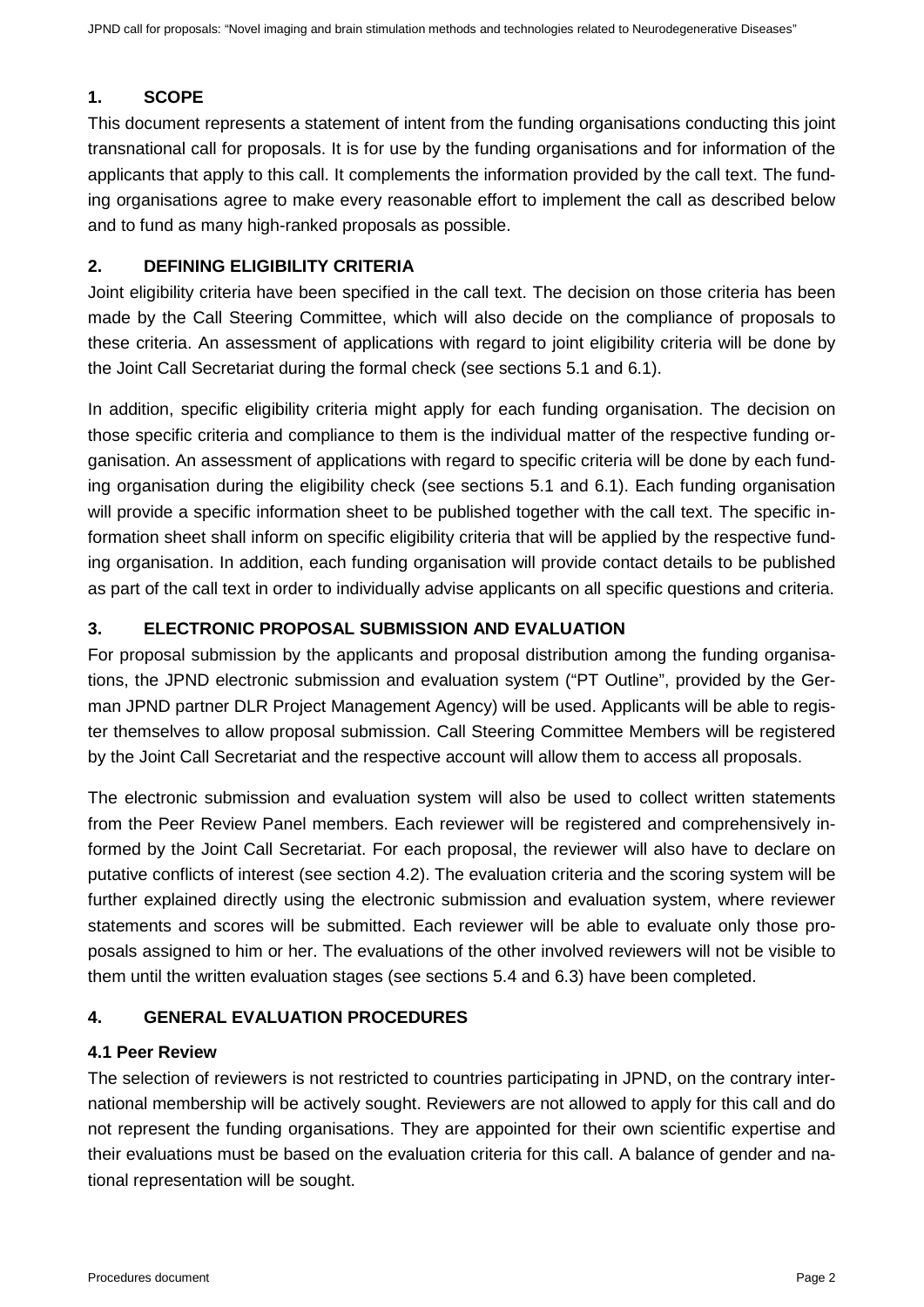From among the reviewers, a Chair will be appointed by the Call Steering Committee. The Chair will ideally be selected from a country not participating in this call or from a different neuroscientific discipline. The Joint Call Secretariat will brief the Chair on the call procedures.

The reviewers and the Chair will not be remunerated for their efforts at any time of the evaluation procedure. However, they will be reimbursed at standard rates for travel and accommodation expenses incurred for their attendance to the Peer Review Panel meetings.

### **4.2 Confidentiality and declarations of interest**

Any written or oral information from the evaluation process (except what has been specified in sections 5.7 and 6.6) as well as the identity of the reviewers will remain confidential. The reviewers must sign an agreement regarding confidentiality and declaration of any conflicts of interest before undertaking the evaluation process. A disqualifying conflict of interest exists if a reviewer:

- was involved in the preparation of the proposal,
- benefits professionally, financially or personally from approval or rejection of the proposal,
- has a close family or other personal or professional relationship with an applicants,
- is currently working in an applicants department or laboratory unit.

In addition, a potential conflict of interest may exist if a reviewer:

- is a director, employee or trustee of an applicant's institution,
- is or was employed by an applicant's institution within the past three years,
- published together with an applicant in the past three years,
- joined a research collaboration together with an applicant in the past three years,
- is in any other situation influencing his or her ability to evaluate the proposal impartially.

Should a conflict of interest be identified, a reviewer will not review the proposal. During the Peer Review Panel meeting, he or she must also leave the meeting room for the time of the discussion of the proposal. In case of any doubts, reviewers should discuss the matter with the Joint Call Secretariat or declare these doubts at the Peer Review Panel meeting.

#### **4.3 Evaluation criteria and scoring**

Evaluation of the proposals will be conducted according to the following criteria, which are equally weighted:

- **Relevance** to the aim of the call.
- **Scientific quality** including level of innovation, originality and feasibility.
- **Transnational added value** from working together as a research consortium, including planned scientific interaction, knowledge exchange and training.
- **International competitiveness** of participating research groups, including the demonstrated scientific expertise, and their appropriate mix.
- **Deliverable outcomes** in the short, medium and long term, including risk assessment and management.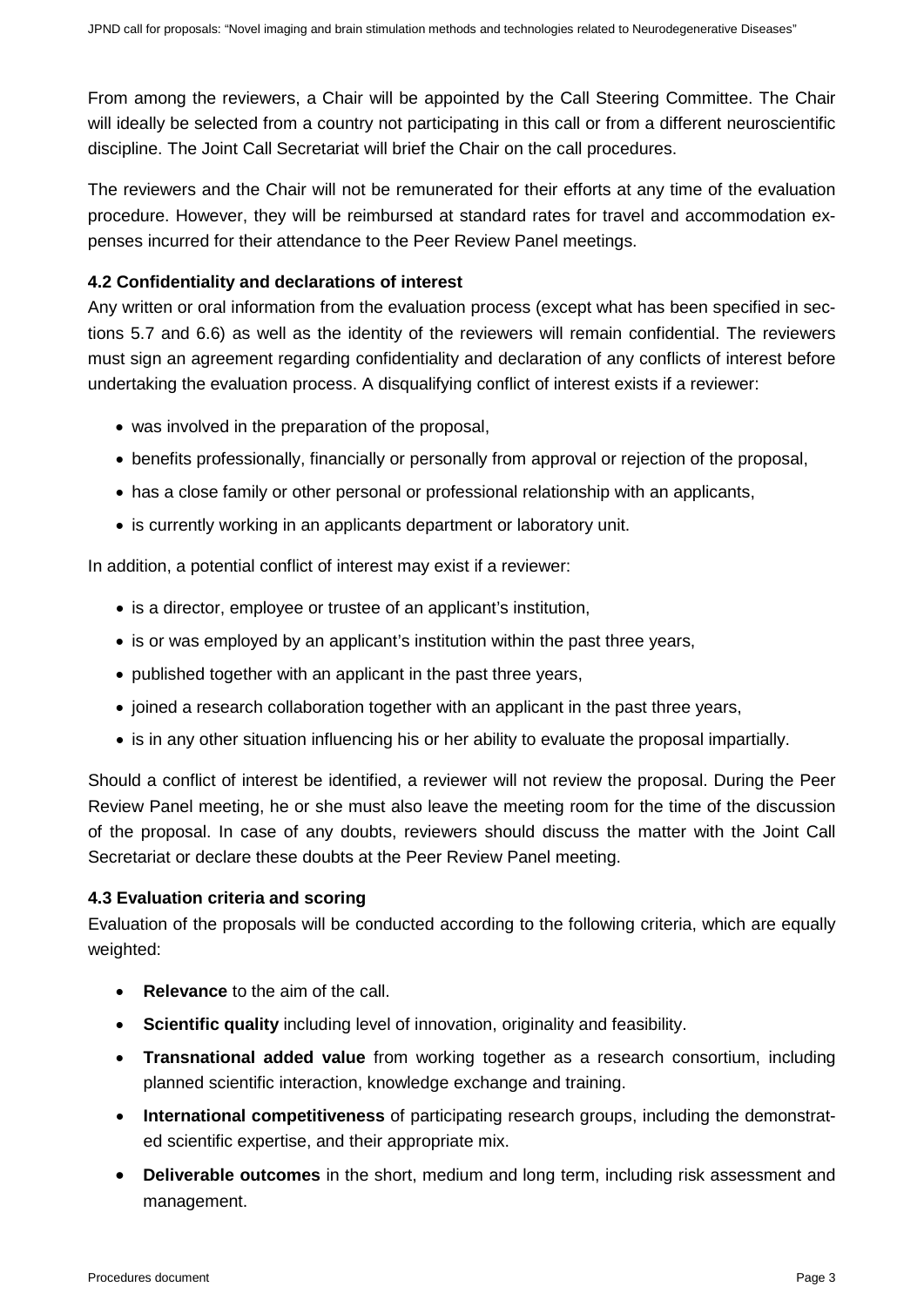For both written evaluations as well as at the Peer Review Panel meeting, the following scoring system will be used:

| Value | <b>Score</b> | <b>Description and recommendation</b>                 |
|-------|--------------|-------------------------------------------------------|
| 5     | Excellent    | Fully recommended as it stands                        |
| 4     | Good         | Recommended with minor improvements                   |
| 3     | Fair         | May only be supported on the basis of major revisions |
| 2     | Weak         | Not recommended, weaknesses predominate               |
|       | Poor         | Clear rejection, underdeveloped                       |

Half-numbers may be used in order to indicate that a proposal is in between two scores. For final scores derived from the remote evaluation of pre-proposals (see section 5.6) or the Peer Review Panel meeting on full proposals (see section 6.4), decimal places may be utilised to fine-tune scoring for final ranking purposes.

In addition to the above described evaluation criteria and scores, which will apply during both preproposal and full proposal stages, there will be an additional evaluation of the provided work plan on how Patients and the Public (Patient and Public Involvement, PPI) will be involved at the full proposal stage only. PPI implementation will be assessed according to the following categories:

| Category | <b>Description and recommendation</b>              |
|----------|----------------------------------------------------|
|          | The PPI approach is satisfactory                   |
| В        | There is room for improvement in the PPI approach  |
|          | PPI aspects are not satisfactory or not considered |

Indicators like "+" and "-" may be added to the categorisation in order to fine-tune the assessment. The results from the PPI evaluation will not be considered when making funding decisions, i.e. PPI is not an evaluation criterion as specified above. However, the results from the PPI evaluation may influence the final ranking of the full proposals (see section 6.4).

# <span id="page-3-0"></span>**5. PRE-PROPOSAL EVALUATION AND DECISION**

# **5.1 Formal and eligibility check**

After the expiry of the submission deadline, the Joint Call Secretariat will check all proposals regarding their adherence to the joint criteria (e. g. date of submission; number of participating countries and groups; adherence to the proposal template). For proposals not meeting the joint criteria, the applicants may be allowed to revise the proposal within a time frame of 24 hours, following instructions from the Joint Call Secretariat. However, a revision will only be permitted in the case of slight shortcomings that will not impair the content of the proposal. After re-submission, the Joint Call Secretariat will provide the Call Steering Committee with all information on the revisions, including a suggestion on which of the revised proposals may be accepted and which should be rejected. The Call Steering Committee will take the final decision by email and on an individual basis on each proposal. If no consensus decision can be made, a majority decision will be taken.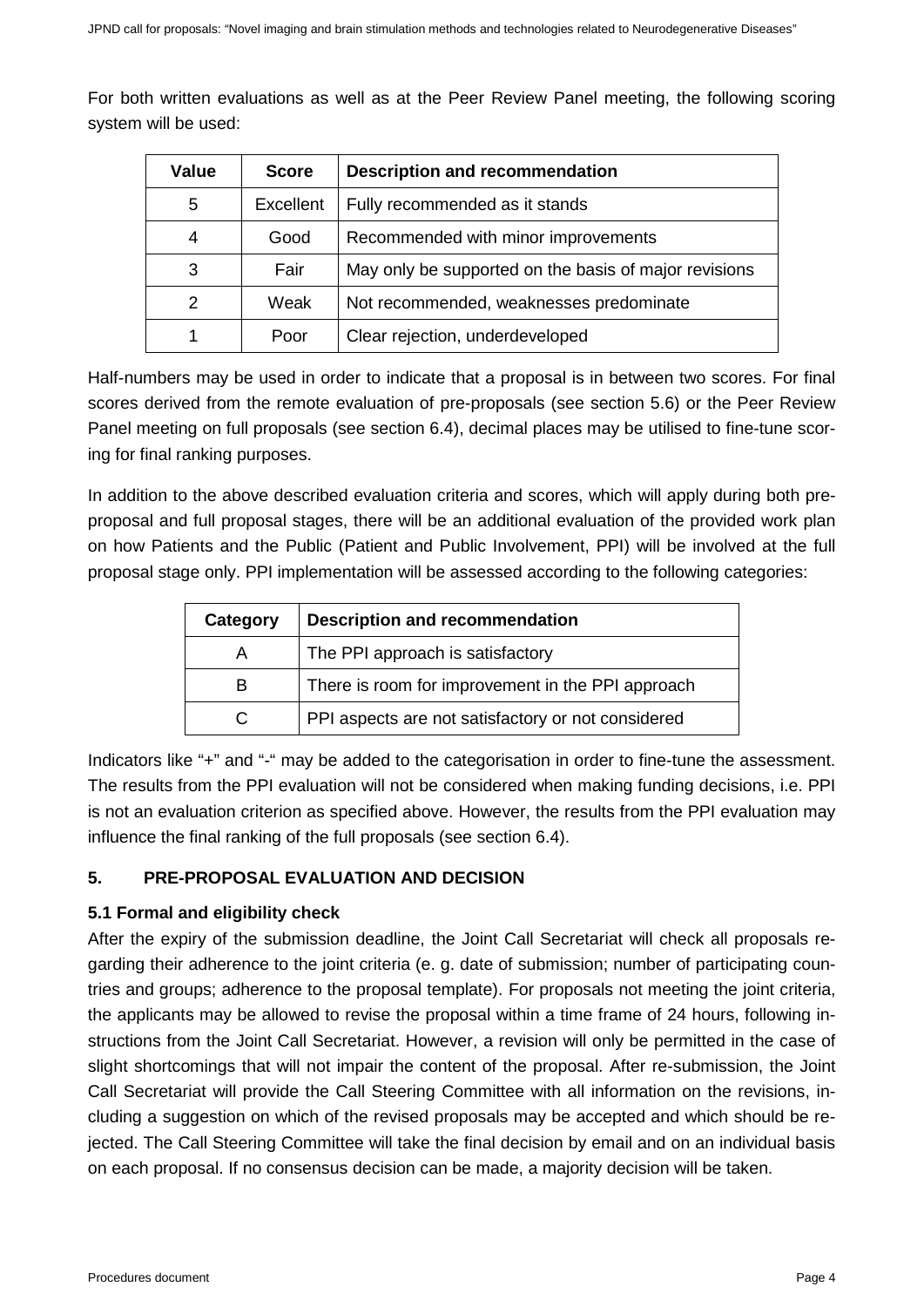The funding organisations will check the proposals for compliance with their individual regulations. Each funding organisation will confirm the eligibility of the respective applicants to the Joint Call Secretariat. Proposals including non-eligible partners may nevertheless be accepted at this stage and sent for review as long as they fulfil the requirements of the call without the non-eligible partner. Where possible, information on non-eligible partners will be communicated to the respective reviewers by the Joint Call Secretariat, stating that a later revision of the proposal is likely.

#### **5.2 Establishing the Peer Review Panel**

The Joint Call Secretariat will collect suggestions regarding reviewers (e.g. from the Call Steering Committee) and contact potential reviewers to request and coordinate their participation. The list of participating reviewers, including possible substitutes, and their assignment to individual proposals will be circulated to the Call Steering Committee for modification and final approval. No PPI experts will be involved during the pre-proposal evaluation.

#### **5.3 Reviewer assignment**

The Joint Call Secretariat will prepare a list of all submitted proposals that may typically include the title of the project, the list of diseases on which the project is focused, relevant keywords, a list of the project partners and the scientific abstract. This list will be circulated among the Peer Review Panel and reviewers will be asked to check the list of project partners to identify possible conflicts of interest (see section 4.2). In parallel, the Joint Call Secretariat will carry out an accompanying check for conflicts of interests. In addition, each reviewer will be asked for a self-assignment of the proposals according to his or her specific expertise.

Based on the reviewers' feedback and the results from the conflicts of interest check, the Joint Call Secretariat will prepare a draft assignment of reviewers to all proposals, thereby considering the following principles:

- Each proposal will be assigned to at least three reviewers. Additonal reviewers may be included during the evaluation process, e.g. as a substitute reviewer (see section 5.4)
- Each reviewer should at least be assigned to three proposals. If possible, the number of evaluations per reviewer should not exceed ten proposals.
- Where there is no information on self-assignment available, the Joint Call Secretariat will make the assignment, thereby matching information from the scientific abstract of the proposal to the reviewers' expertise keywords.
- Reviewers will not be assigned to a proposal if:
	- − they are from the same country as the coordinator of the proposal
	- − they are from the same country as two project partners
	- − they have a conflict of interest (see section 4.2)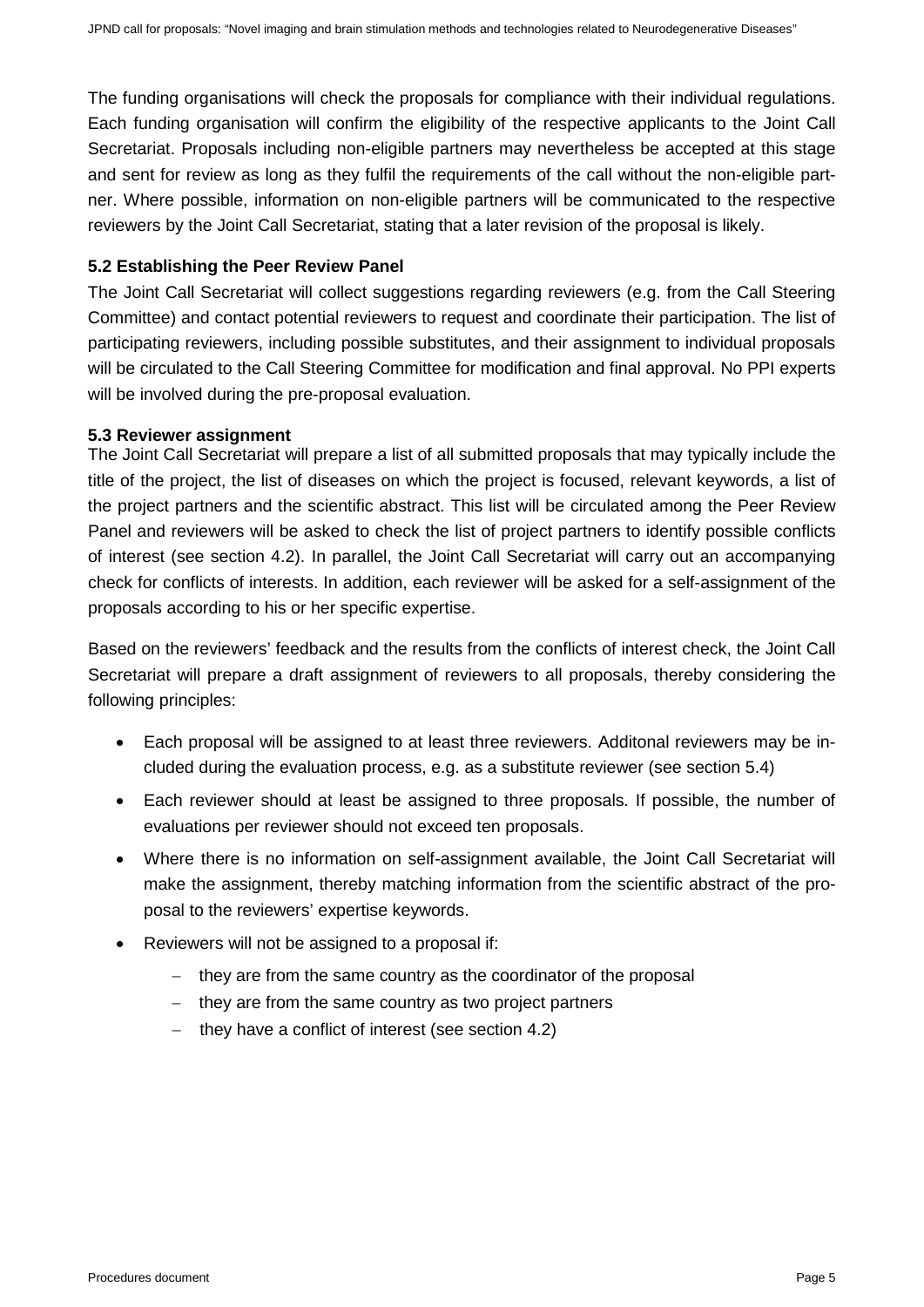#### **5.4 Remote evaluation**

For each proposal, all three reviewers will be asked to provide written statements and scoring (see section 4.3). The reviewers will be informed that their written statements will be anonymized and forwarded to the applicants.

A deadline for providing the remote evaluations will be given to the reviewers. It is envisaged that all proposals will receive three independent remote evaluations. One week ahead of the deadline, the Joint Call Secretariat will remind those reviewers that have not yet delivered their evaluations. A notification will be included to communicate within 24 hours if they are not able to submit the evaluations on time.

Directly after the deadline, non-responsive reviewers will again be contacted and requested to provide missing evaluations within one week. In parallel, the respective proposals will be sent to a substitute reviewer, asking for an evaluation also within one week. Should the involvement of a substitute reviewer result in a situation where there are more than three evaluations available for specific proposals, all available evaluations will be considered for the final decision (see section 5.6).

In the case of still missing evaluations at the end of the remote evaluation stage, the Joint Call Secretariat will keep on collecting these evaluations until the day of the decision (see section 5.6). However, these late evaluations may not be included in the consolidation phase (see section 5.5). The Call Steering Committee will discuss on an individual basis on how to integrate any late evaluations into the process and on an extension of the remote evaluation phase, if necessary.

#### **5.5 Consolidation**

As soon as the remote evaluation phase is finished and the electronic submission and evaluation system is closed, it will be followed by a consolidation phase: all reviewers involved in the evaluation of a proposal will gain access to all available remote evaluations (written statements and scores) of the respective proposal. Reviewers will be allowed to revise their own evaluation in the light of the other evaluations within a pre-defined time slot, which should not exceed one week. Any revision of their own evaluation must be justified and will be tracked by the Joint Call Secretariat.

It is the aim of the consolidation phase to highlight proposals with disparate evaluations and when possible to harmonise the outcome of the remote evaluation as long as it is accepted by the involved reviewers. However, if no revisions will be requested by the reviewers, strongly divergent evaluations will be accepted and no further attempts of harmonisation will be done.

#### **5.6 Decision on pre-proposals**

After finishing the consolidation phase, the Joint Call Secretariat will provide the individual written statements and scores, the mean score (arithmetic mean) and the standard deviation for each proposal to the Call Steering Committee. Changes to the scores applied during the consolidation phase and their justifications by the respective reviewers will be communicated to the Call Steering Committee.

Afterwards, the members of the Call Steering Committee will meet either in person or by telephone conference to decide on a thresholf evaluation score to define the number of proposals to be invit-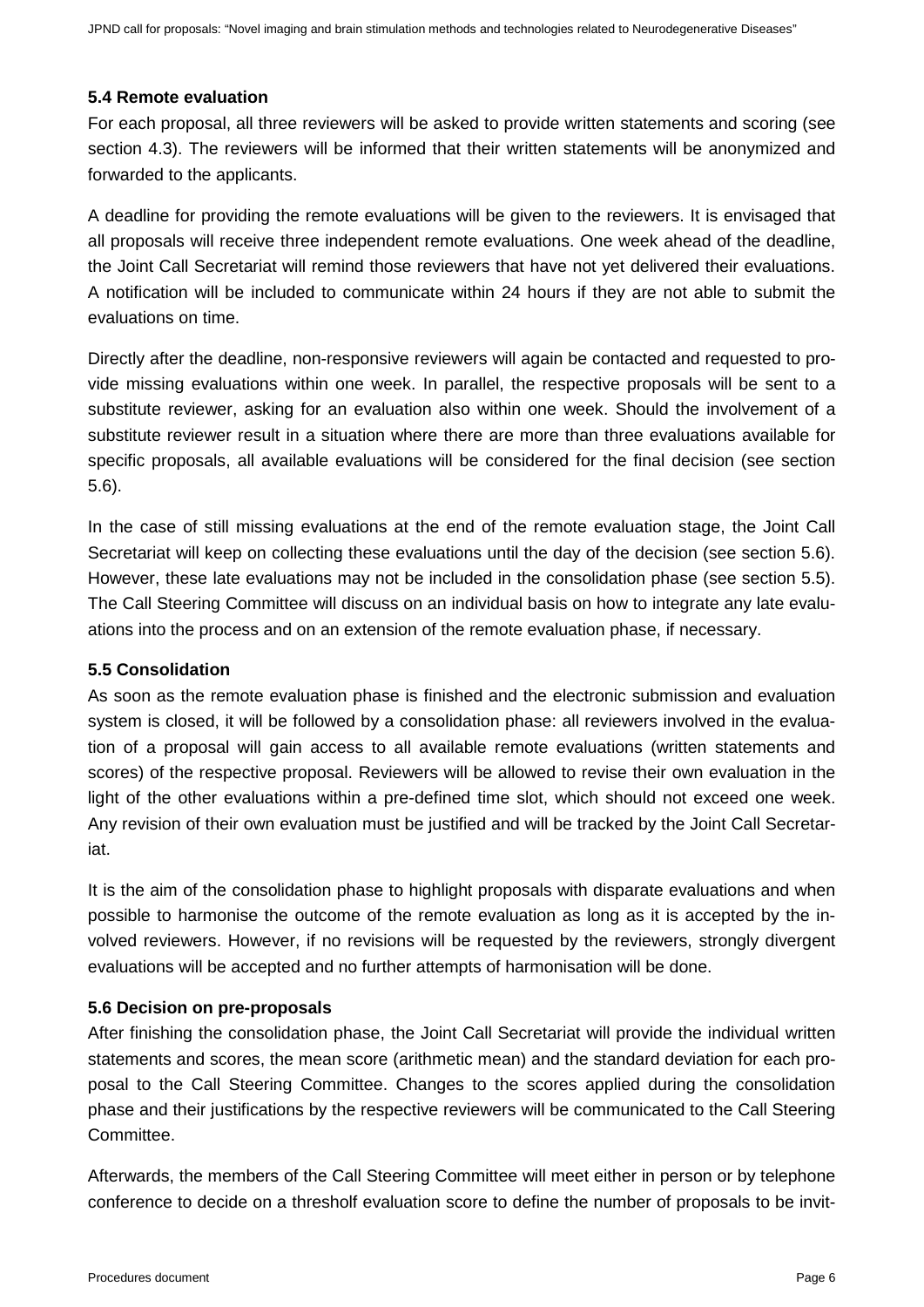ed for the full proposal stage Call Steering Committee members not attending the meeting will be allowed to provide written comments and votes before the meeting. At the meeting, the Call Steering Committee will be allowed to discuss and to decide on evaluations. However, the application of such procedures should be restricted to the cases described below. The Call Steering Committee will decide on the application of these procedures by majority decision. Modifications may include:

- Elimination of specific evaluations if a score doesn't seem to be justified by the respective written statement, i.e. where a justification is missing, irrelevant or uses of inappropriate language.
- Application of a weighting procedure to assure that no high-quality pre-proposal will be missed because of just one diverging evaluation. Double weighting of the two highest scores may be applied if the standard deviation of a proposal is above a value of 1.0 and at least two of the individual reviewers scores are 4.0 or above.

On the basis of the agreed final ratings, the final score of each proposal will be calculated and rounded to the first decimal position. A ranking list of all proposals will be established. Finally, the Call Steering Committee will decide on the number of full proposals to be invited, either by consensus decision or by majority decision. The decision will take into account the budget available for the call, seeking for a number of full proposals approximately matching a 2-fold oversubscription, but not exceeding a 2.5-fold oversubscription of the totally available budget of the call. The Joint Call Secretariat will provide final tables including the ranking of all proposals, the final scores as well as information on financial oversubscription of the funding organisations participating in the call. In addition, funding organisations being oversubscribed more than 3-fold after the pre-proposal stage should make individual arrangements to reduce their own oversubscription. All other proposals will be rejected and the consortia will not be permitted to submit a full proposal.

# **5.7 Communication of the results**

After the decisions have been validated by all funding organisations, the Joint Call Secretariat will inform all coordinators about the outcome of the pre-proposal evaluation and the decision. The coordinators will be provided with the statements from the remote evaluation and the decision made by the Call Steering Committee. For proposals selected for the full proposal stage, coordinators will receive all relevant information from the Joint Call Secretariat. This will include a full proposal template as well as information on the proposal revision, on widening activities and on underrepresented countries (see section 9.1). In addition, coordinators will also be asked for their permission to share the proposal abstract with researchers from underrepresented countries in order to facilitate the inclusion of such teams. Nevertheless, it will be made clear that adding such groups is not mandatory and will have no influence on the outcome of the scientific evalution. Also, the addition of partners must always be in compliance with the respective national funding rules of the involved funding organisations.

# <span id="page-6-0"></span>**6. FULL PROPOSAL EVALUATION AND DECISION**

# **6.1 Formal and eligibility check**

The Joint Call Secretariat and the Call Steering Committee will conduct a formal and eligibility check of the proposals as described in section 5.1. In the case of deficits concerning the joint criteria, a revision of the proposal within a time frame of 24 hours may be allowed. However, the inclu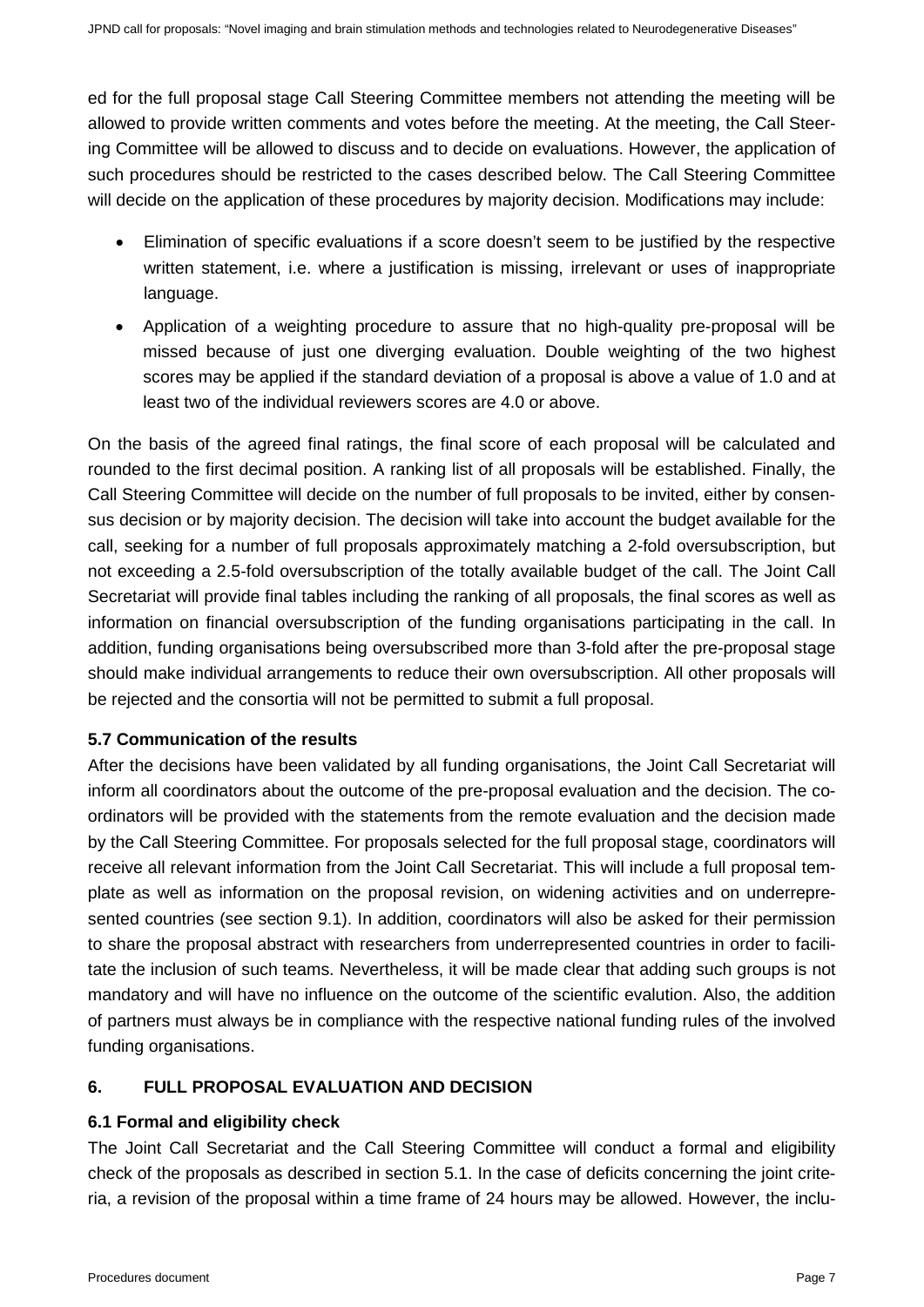sion of a non-eligible regular partner at the full proposal stage will lead to the rejection of the full proposal without further evaluation.

#### **6.2 Establishing the Peer Review Panel**

Reviewers will, as a priority, be selected among those who already attended the pre-proposal evaluation. Additional reviewers will be recruited only if there is a specific need (e.g. a specific expertise is missing) or in case that the number of available reviewers is not sufficient. For the reviewers' assignment, priority will be given to reviewers who already evaluated the respective preproposal. Additional reviewers will be assigned according to the principles described in sections 4.2 and 5.3 by matching the scientific expertise of a reviewer (keywords provided by the reviewer or taken from publication lists) to the research area of a proposal (based on provided keywords and abstract). The Call Steering Committee will approve the final reviewer assignment.

During the full proposal stage a PPI evaluation will also be conducted, which will be organised autonomously by JPND's [PPI Stakeholder Advisory Board.](https://www.neurodegenerationresearch.eu/initiatives/jpnd-alignment-actions/patient-public-involvement/ppi-stakeholder-advisory-board/) External PPI experts (e.g. patients, relatives or carers) may be involved, where needed. Nominations of potential PPI experts can be made by Call Steering Committee members and by JPND's [PPI Stakeholder Advisory Board.](https://www.neurodegenerationresearch.eu/initiatives/jpnd-alignment-actions/patient-public-involvement/ppi-stakeholder-advisory-board/) However, each nominated PPI expert must fulfil the requirements regarding confidentiality and conflicts of interest (see section 4.2). The assignment of PPI experts to the proposals will be done by the chairperson of the PPI Stakeholder Advisory Board. The Joint Call Secretariat will support the PPI evaluation process by providing access to the proposals and further information upon request. The Call Steering Committee will approve the final PPI expert assignments.

#### **6.3 Written evaluation**

At least three reviewers will be asked for written statements and scoring (see sections 4.3 and 5.4) for each full proposal. The reviewers will be informed that their written statements will be forwarded to the applicants in an anonymised form. A deadline for providing the remote evaluations will be given to the reviewers. One week ahead of the deadline, the Joint Call Secretariat will remind those reviewers that have not yet delivered their evaluations. After the expiry of the deadline, nonresponsive reviewers will again be requested to provide missing evaluations within one week. Where needed, the respective proposals will also be sent to a substitute reviewer to maximise the chance of three independent evaluations being available at the Peer Review Panel meeting (remotely or by personal attendance of the respective reviewers at the meeting).

In addition, the PPI experts will provide written feedback on the outcome of the PPI evaluation. Up to three written statements may be provided for each proposal. In advance of the Peer Review Panel meeting, the Joint Call Secretariat will circulate the scientific remote evaluations and the written feedback from the PPI evaluation to all participants of the meeting.

#### **6.4 Peer Review Panel meeting**

A subset of the reviewers and PPI experts will meet in person for joint evaluation of the proposals. The Call Steering Committee members will join the Peer Review Panel meeting as observers. At the meeting, the reviewers and PPI experts will discuss each proposal in detail. A rapporteur selected from among the scientific reviewers will give a brief overview of the proposal and summarize his or her own assessment. The other reviewers assigned to the proposal and present at the meeting will then summarize their opinions. These presentations will be followed by a summary on the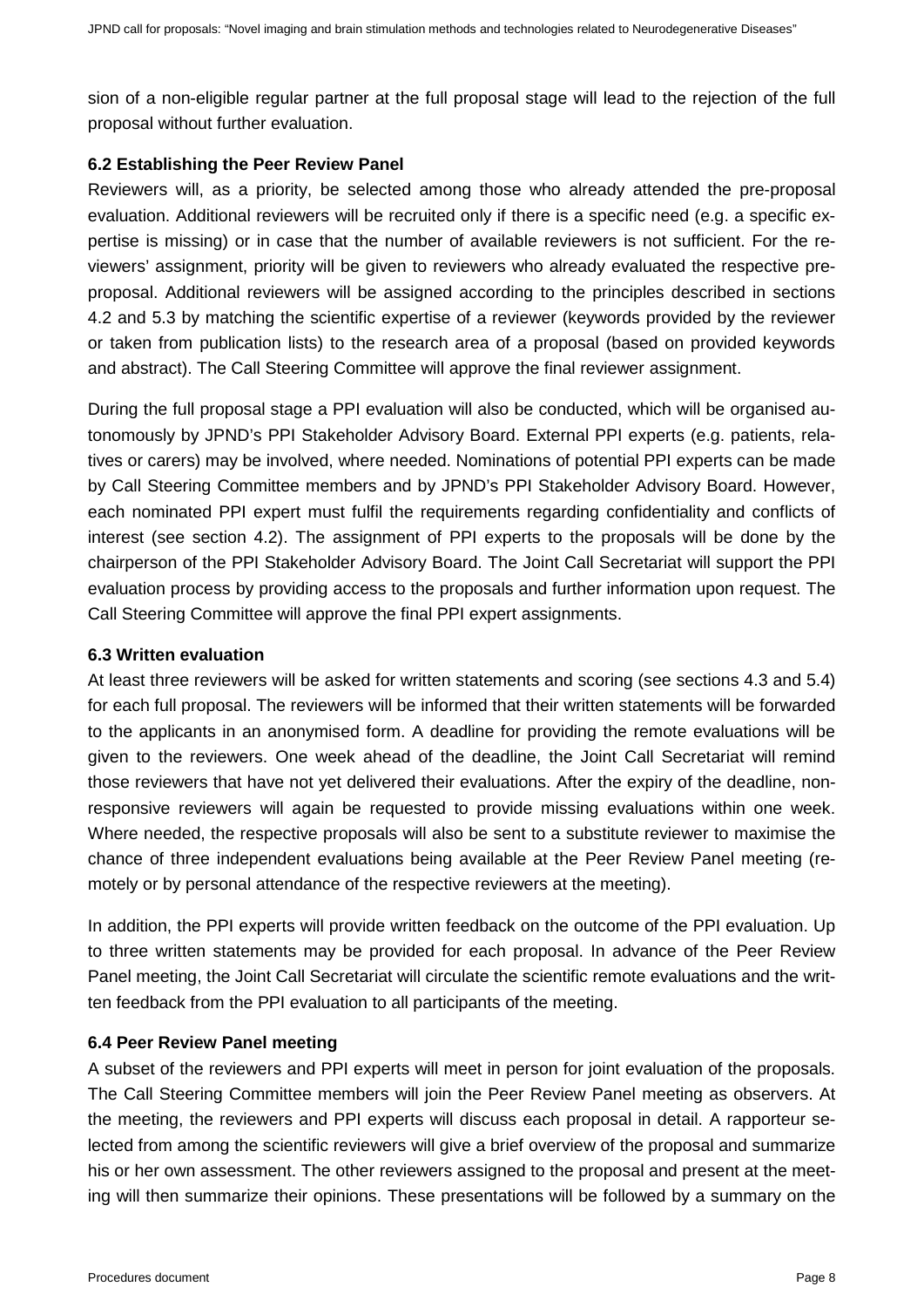PPI evaluation by one of the PPI experts. Finally, the Chair will open the discussion to include the entire panel. As a result of the plenary discussion, the panel will agree on a funding recommendation for each proposal and on a ranking list of all proposals recommended for funding. The panel may also cluster proposals with similar overall quality and assign a final score to each category.

Ideally, all decisions of the panel will be consensus decisions. Nevertheless, in case of divergent opinions, a majority decision will be sought by the Chair. Where applicable, the panel may also comment on the appropriateness of the budget requested by the applicants. After the meeting, the rapporteurs will submit brief written summaries of the panel discussions for each proposal. The Joint Call Secretariat will collect these summaries and draft the minutes of the meeting, which will be approved by the Peer Review Panel and the Call Steering Committee.

#### **6.5 Decision on full proposals**

According to the final ranking list from the Peer Review Panel meeting, the Call Steering Committee will identify a subset of proposals to be funded (see section 7 for a description of the funding mechanism). The Chair of the Peer Review Panel might be asked to join the Call Steering Committee meeting to confirm the panel's views and provide scientific advice, where needed. If the number of proposals recommended for funding is smaller than the call's budget can support, only part of the funds will be used. However, if the number of fundable proposals exceeds the available budget, the Call Steering Committee will discuss arrangements in order to maximise the number of supported proposals (see section 7 for further details). There may be a need for iteration following the meeting before a final decision on each proposal can be made.

#### **6.6 Communication of the results**

The Joint Call Secretariat will inform all coordinators about the outcome of the proposal evaluation and the funding decision. They will be provided with the statements from the written evaluation and the PPI assessment as well as the rapporteurs' summary from the Peer Review Panel meeting. Where proposals are to be funded, the project partners will be contacted by the respective funding organisations (for a timeline see section 10).

The Joint Call Secretariat will formally notify the chair of JPND as well as relevant JPND Steering Committees of the final funding decisions. The final list of awarded projects will be published on the JPND website in alphabetical order of the project titles (for a timeline see section 10).

# <span id="page-8-0"></span>**7. FUNDING PROCEDURE**

# **7.1 Allocation and use of budgets**

Individual budgets were dedicated (earmarked) to this call by the respective funding organisations, as published in the related specific information sheets. These budgets will be used to support research carried out by scientists and institutions according to the rules and legal framework of the respective funding organisations. The "virtual common pot" model will be used: Each funding organisation will only fund its own approved applicants with the allocated amount of money. No "cross-border" funding will apply.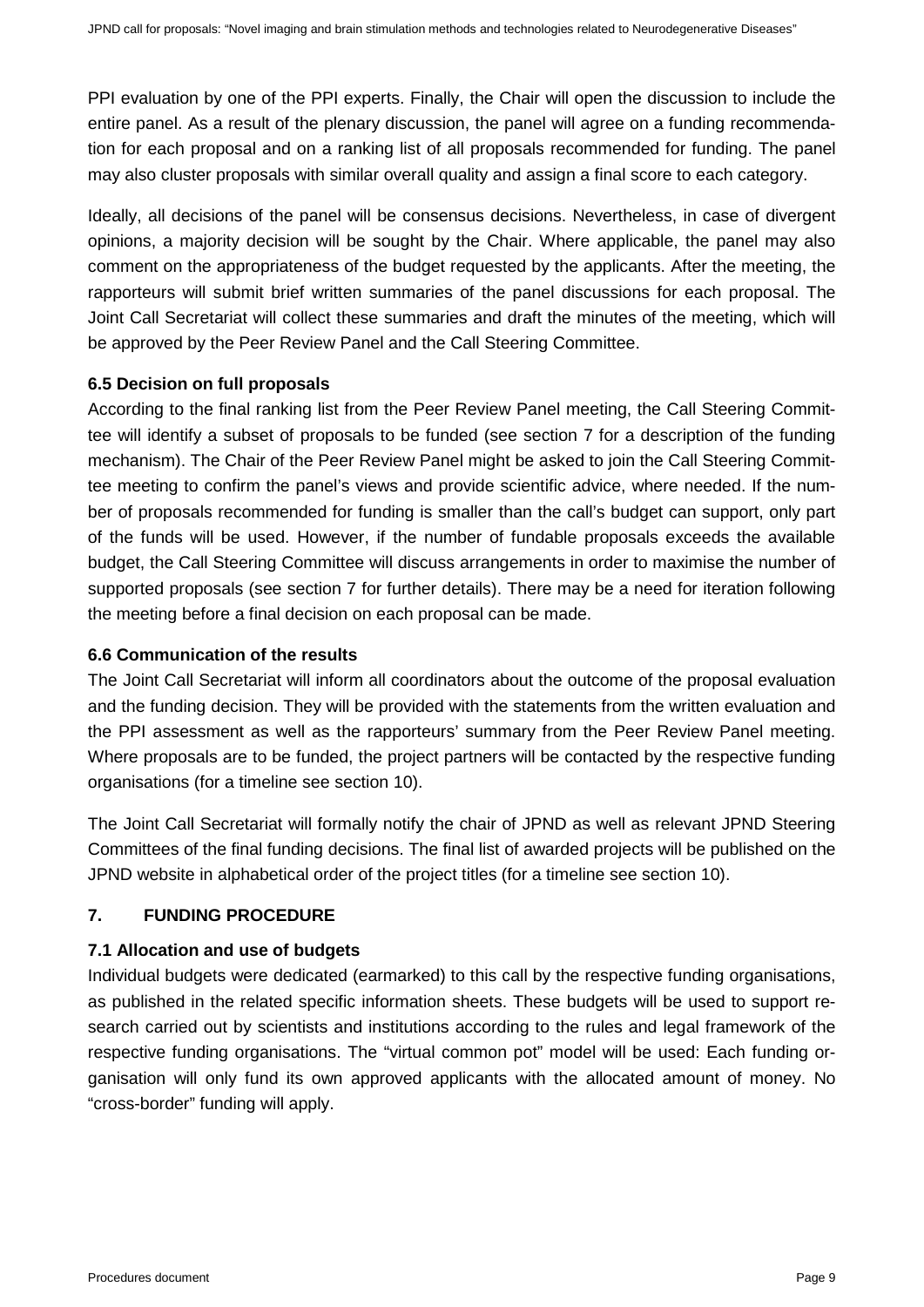Due to the described funding model, two scenarios might apply for each funding organisation:

- If less money is needed as compared to the available budget (e.g. because a low number of respective applicants will be recommended for funding), the remaining budget will not be spent and remain in the portfolio of the funding organisation. Therefore, it might be possible that the total budget earmarked for this call will not be spent completely.
- If the required budget exceeds the available budget (e.g. because a very high number of respective applicants will be recommended for funding), the funding organisation might not be able to support all successful applicants (funding gap). In this case, funding will be administered according to the ranking order of proposals, making best use of the respective national budgets.

In order to ensure a best-possible use of the earmarked budget and to avoid funding gaps, each funding organisation is asked to fund as fully and realistically as possible, the requested budgets of the proposals with the budget earmarked for the call.

# **7.2 Funding decisions**

Proposals will be funded in accordance to the ranking order, starting with the highest ranked. While going down the list, it will be verified for each proposal whether sufficient budget is available from the funding organisations involved in this proposal to support all partners of the consortium. As long as this is ensured, the proposal will be funded and the requested budget will be dedicated to the individual applicants. As a result, the remaining budget of the related funding organisations will decrease. The more proposals are selected for funding, the less budget will be available among the different funding organisations to support further proposals.

In the case that a funding gap occurs (i.e. the remaining budget of a funding organisation will not be sufficient to fund the respective partner of the consortium), the Call Steering Committee will discuss possible options to overcome the funding gap. Priority should be given to overcoming the funding gap by national arrangements, e.g. by increasing the available budget for the call. When a solution can be found, the proposal can be funded. However, if no solution can be found, the respective proposal will not be funded at all, even if there is budget available to support the remaining partners of the consortium.

In case of ties between two or more proposals at the same ranking position (see section 6.4), the Call Steering Committee may decide on the proposals to be funded according to the available budgets and with the aim to maximise the number of high quality projects to be funded. In this regard, the Call Steering Committee may give priority to fund proposals that involve partners from EU-13 and underrepresented countries. However, it is envisaged to follow the suggested order within each category as far as possible.

# **7.3 Administration of funding**

Proposals selected for funding will receive support for up to three years. Eventual no-cost extensions of individual contracts will be decided by each funding organisation. Each partner of the consortium will be funded directly from the corresponding funding organisation. Funding will be administered according to the terms and conditions of the responsible funding organisations, which might